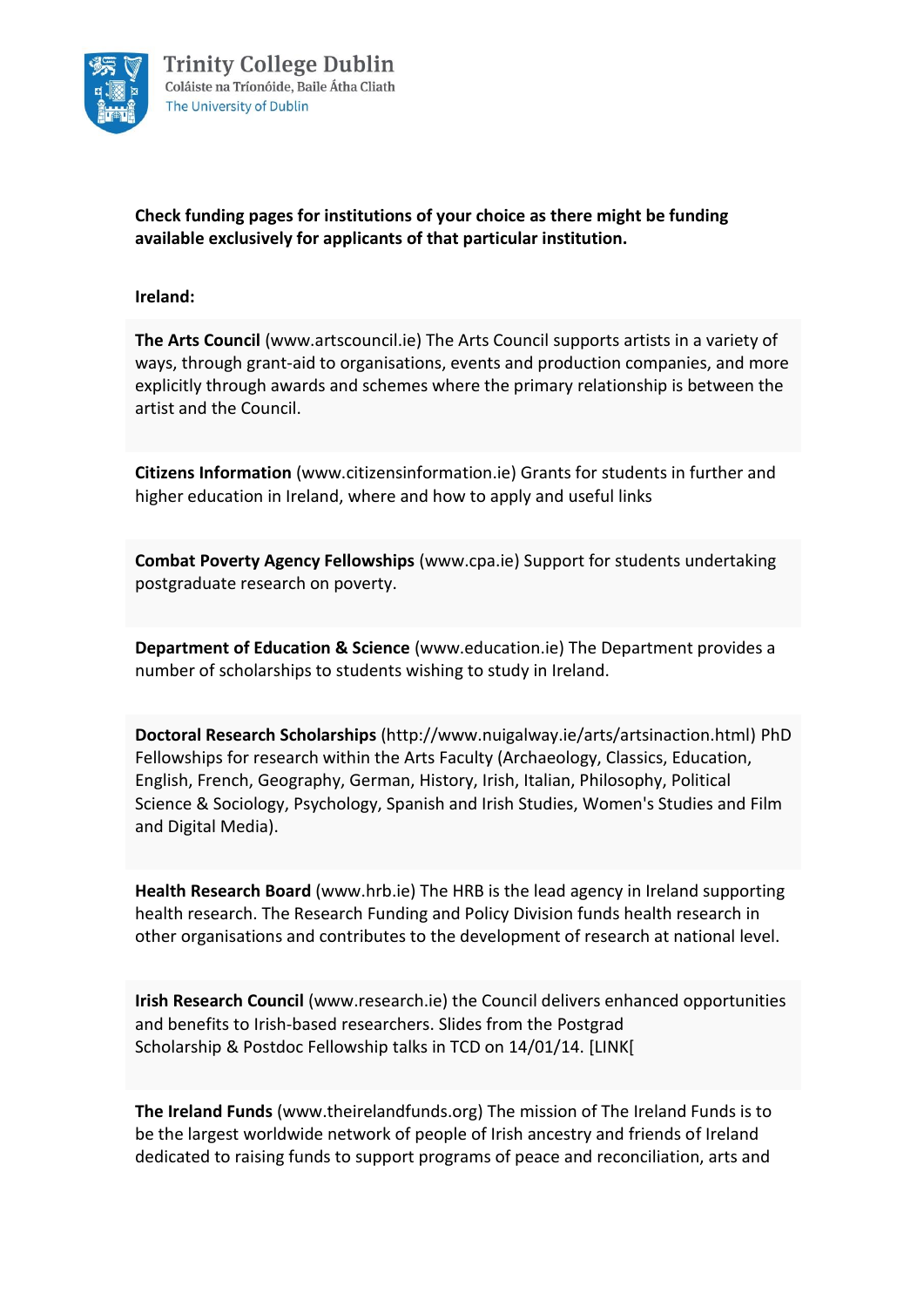culture, education and community development.

### **Ireland Canada Research Scholarships** [\(www.icuf.ie\)](http://www.icuf.ie/)

The Ireland Canada University Foundation (ICUF) are designed to assist young Irish scholars make short term visits to a Canadian University or institution to undertake research into a topic related to both countries.

**O'Reilly Foundation Scholarships** [\(www.oreillyfoundation.ie\)](http://www.oreillyfoundation.ie/) PhD Scholarships, with preference being given to Business Studies, Law, Marketing, Media Studies, Technology and the Arts. *Suspended until further notice.*

**Royal Irish Academy** [\(www.ria.ie\)](http://www.ria.ie/About/Our-Work/Grants---Awards) The Academy awards approximately sixty research grants each year in both the humanities and the natural sciences. Includes *Eoin O'Mahony Bursary in History*.

**Science Foundation Ireland** [\(www.sfi.ie\)](http://www.sfi.ie/) SFI provides grants for researchers from around the world and based in Ireland, for outstanding research visitors, for conferences and symposia, and for collaboration with industry.

**StudentFinance.ie** [\(www.studentfinance.ie\)](http://www.studentfinance.ie/) Information on financial support for further and higher education.

**Teagasc** [\(www.teagasc.ie\)](http://www.teagasc.ie/research/postgrad/) Irish Agriculture and Food Development Agency Walsh Fellowships - 30 new places each year with a grant of up to  $E$ 22,000 per student. For research on agriculture, horticulture, food, agri-food economics, rural development and rural environment, as well as specific topics identified for priority funding each year.

#### **UK:**

**British Council** [\(www.educationuk.org\)](http://www.educationuk.org/) Has a scholarship search facility.

**Department for Employment & Learning, Northern Ireland** [\(www.delni.gov.uk\)](http://www.delni.gov.uk/) Contains information on student support for third level education.

**Engineering and Physical Sciences Research Council** [\(https://epsrc.ukri.org/funding/\)](https://epsrc.ukri.org/funding/) Funding postgraduate study through universities.

Consult the **Grants Register -** copy available in the Berkeley Library

**National Bureau for Students with Disabilities** [\(www.skill.org.uk\)](http://www.skill.org.uk/) Contains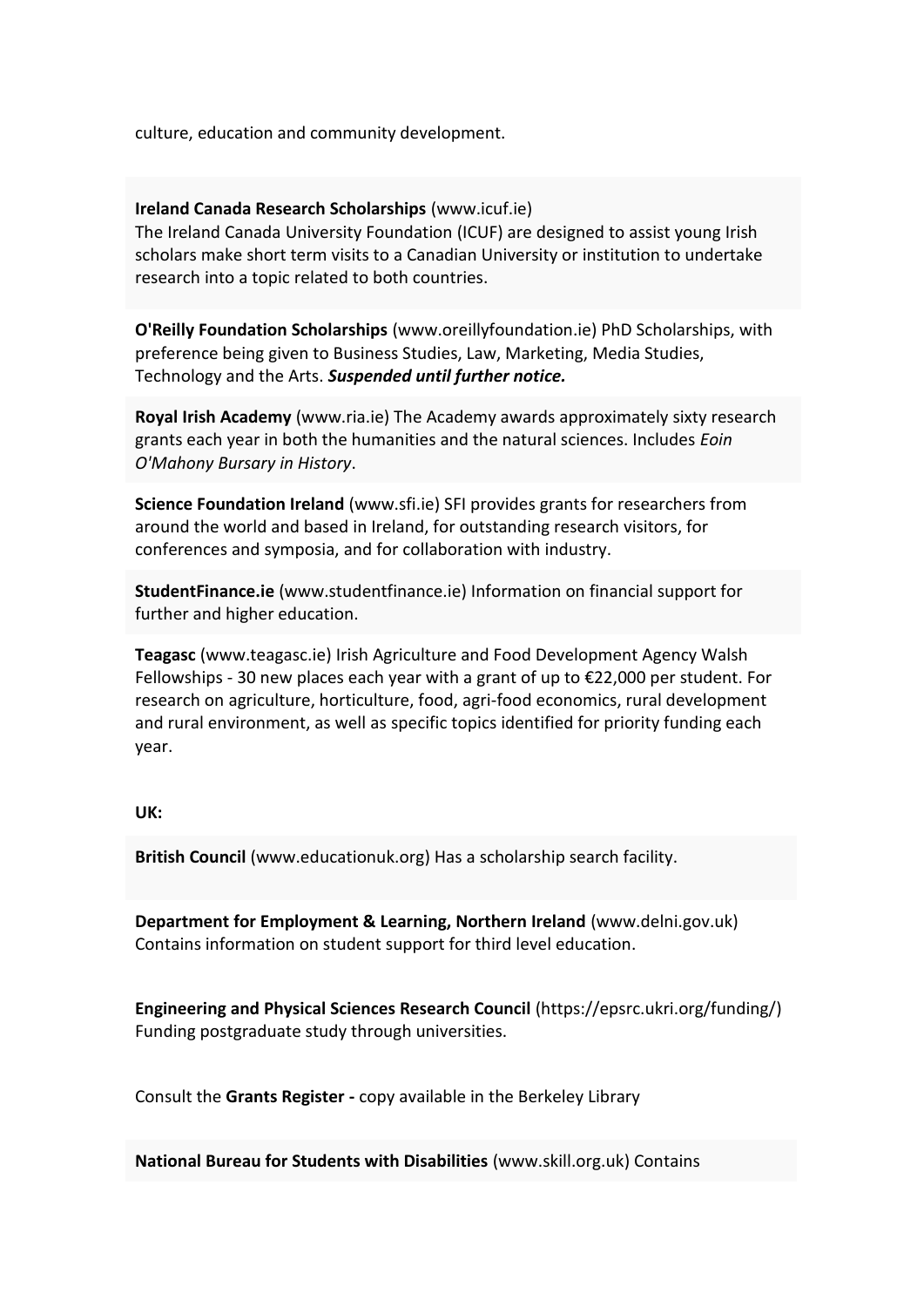information on funding.

**Newcastle University** [\(www.ncl.ac.uk/postgraduate/funding\)](http://www.ncl.ac.uk/postgraduate/funding/) Postgraduate Funding and Finance.

**Prospects Web** [\(www.prospects.ac.uk\)](http://www.prospects.ac.uk/) Information on UK research councils.

**Student Finance Room** from The Students Loans Company [\(www.thestudentroom.co.uk/studentfinance\)](http://www.thestudentroom.co.uk/studentfinance)

**TARGETcourses** [\(www.targetcourses.co.uk\)](http://targetcourses.co.uk/) An interactive and dynamic UK course comparison website. Contains useful information about postgraduate courses and the universities and departments that offer them. It also lists universities that offer bursaries, scholarships and funding opportunities.

**UK Public Services**, Student Finance information [\(www.gov.uk/browse/education/student-finance\)](http://www.gov.uk/browse/education/student-finance)

**University of Oxford** University-wide Scholarships [\(www.ox.ac.uk/feesandfunding/prospectivegrad/scholarships/university/\)](http://www.ox.ac.uk/feesandfunding/prospectivegrad/scholarships/university/)

#### **Europe:**

**Study in Europe** [\(http://ec.europa.eu/education/study-in-europe\\_en\)](http://ec.europa.eu/education/study-in-europe_en)

**College of Europe Scholarships** [\(www.coleurope.eu/website/study/admission-how](http://www.coleurope.eu/website/study/admission-how-apply/scholarships)[apply/scholarships\)](http://www.coleurope.eu/website/study/admission-how-apply/scholarships)

**European University Institute Awards** [\(https://www.eui.eu/ProgrammesAndFellowships\)](https://www.eui.eu/ProgrammesAndFellowships)

**German Government Awards / DAAD Awards** [\(www.daad.org\)](http://www.daad.org/) for students of all disciplines, not confined to students of German. [DAAD presentation](http://www.tcd.ie/Careers/downloads-tcd/DAAD_Scholarships.pdf) delivered at Trinity College, 9th February 2015 by Dr Frank Mattern, DAAD-Lektor, Dept. of Germanic Studies LINK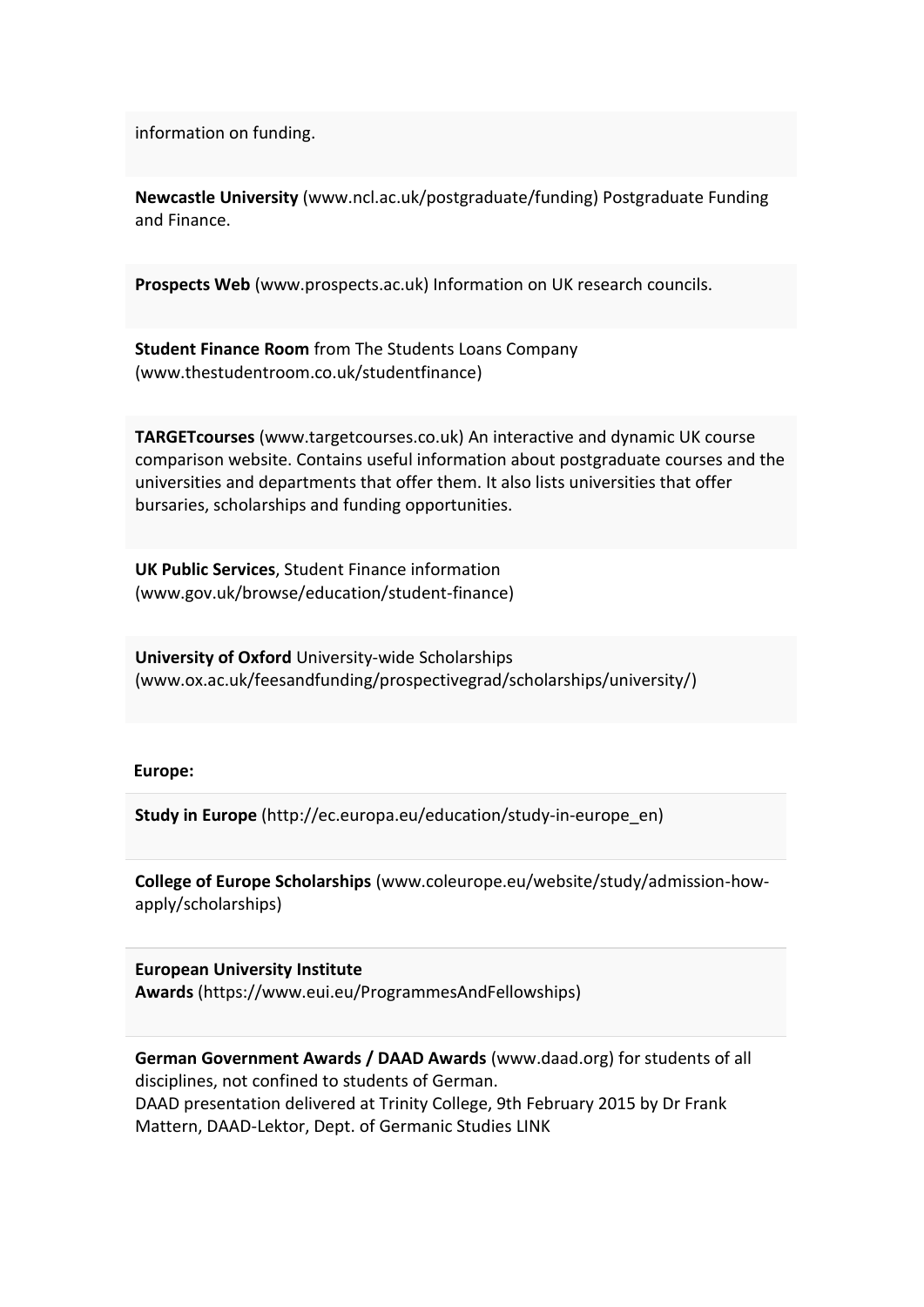#### **USA:**

**College and Graduate School - Scholarships, Fellowships and Grants for Students** [\(www.scholarships.fatomei.com/college-graduate-scholarships.html\)](http://www.scholarships.fatomei.com/college-graduate-scholarships.html)

**EducationUSA** [\(fulbright.ie/index.php/study-in-the-us\)](http://fulbright.ie/index.php/study-in-the-us) The [EducationUSA](http://www.educationusa.info/) service based in the [Fulbright Commission](http://fulbright.ie/study-in-the-us) is Ireland's primary and official source of information on educational opportunities in the US. Contact 01 660 7670 for more information.

**FastWeb** [\(www.fastweb.com\)](http://www.fastweb.com/) Scholarships, Financial Aid, Student Loans and Colleges.

**Fulbright Scholarships** [\(www.fulbright.ie\)](http://www.fulbright.ie/) Scholarships for Irish citizens to study and research in the United States and for US citizens to study and research in Ireland.

**Fulbright UK** [\(www.fulbright.co.uk\)](http://www.fulbright.co.uk/) for EU citizens normally resident in the UK.

**Peterson's** [\(www.petersons.com\)](http://www.petersons.com/) Search fro graduate programmes in the US.

**Naughton Fellowship Program** [\(naughton.nd.edu\)](http://naughton.nd.edu/) The Naughton Fellowship program allows students with a background in, or aptitude for, STEM fields to experience international research and educational opportunities through a funded exchange program involving the University of Notre Dame and some of Ireland's leading research universities: Dublin City University, National University of Ireland, Galway, Trinity College Dublin, University College Cork, and University College Dublin.

Irish undergraduates, Master's students, and Ph.D. candidates can come to Notre Dame on the fellowship, while Notre Dame undergraduates, Master's students, and Ph.D. candidates can travel to Ireland to study and research.

**FinAid** [\(www.finaid.org\)](http://www.finaid.org/) for US scholarships, grants and competitions.

**GrantsNet** [\(sciencecareers.sciencemag.org\)](http://sciencecareers.sciencemag.org/funding?CFID=1839894&CFTOKEN=43037450) A searchable database to find funds for training in the sciences.